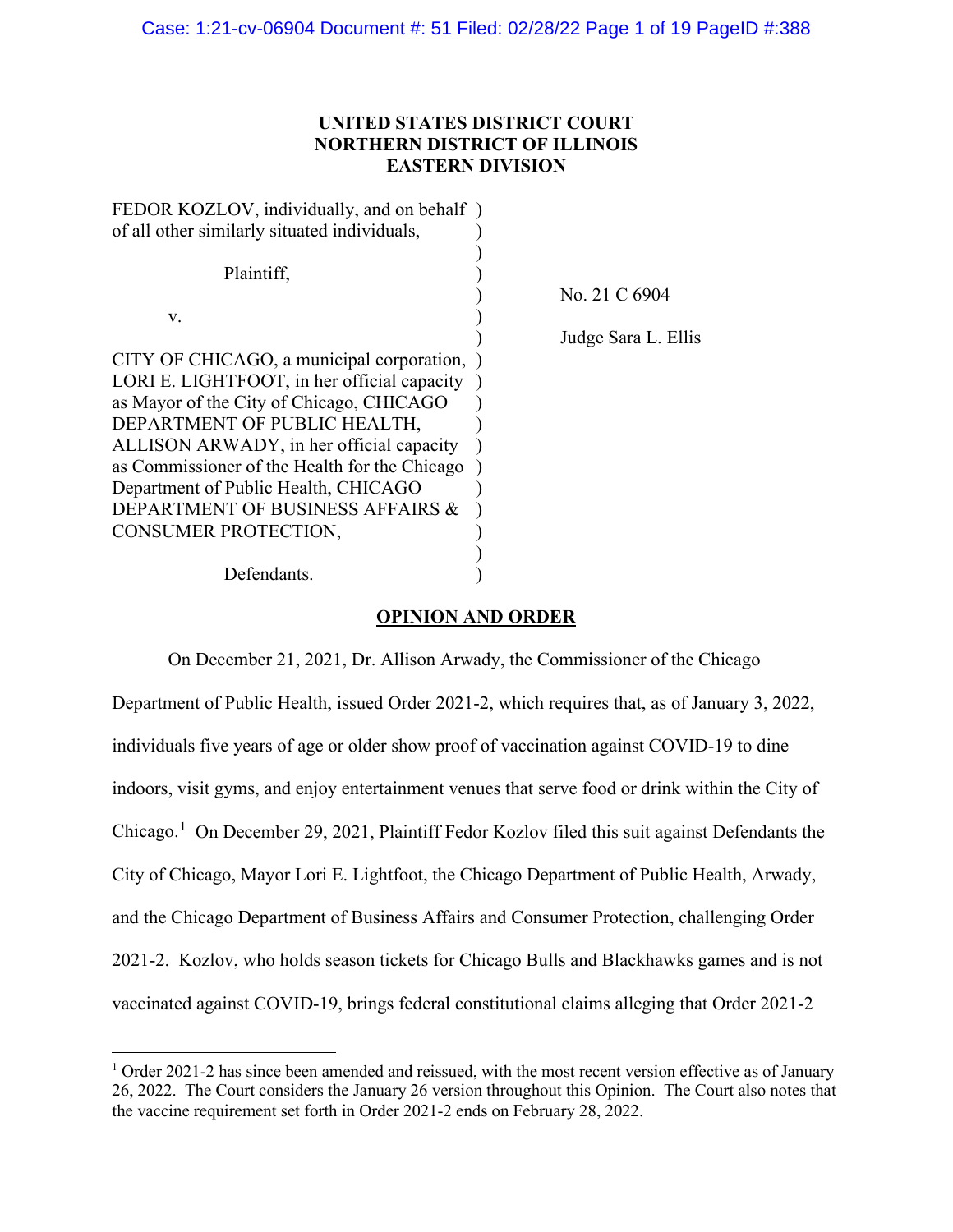### Case: 1:21-cv-06904 Document #: 51 Filed: 02/28/22 Page 2 of 19 PageID #:389

violates substantive due process, equal protection, and the Commerce Clause. He also brings state law claims for tortious interference with contract and prospective business expectancy, unjust enrichment, and violation of Article VII, Section 6 of the Illinois Constitution. In connection with his complaint, Kozlov sought a temporary restraining order and preliminary injunction to enjoin enforcement of Order 2021-2. After hearing argument from the parties, the Court denied Kozlov's motion for a temporary restraining order and preliminary injunction. *See*  Docs. 16, 23, 35, 42. Kozlov has appealed the Court's denial of his requests for preliminary injunctive relief. In the meantime, Defendants filed a motion to dismiss Kozlov's complaint, which is ripe for review.<sup>[2](#page-1-0)</sup> Because Kozlov has not sufficiently stated any claim concerning Order 2021-2 and amendment of the complaint to overcome its deficiencies would prove futile, the Court dismisses Kozlov's complaint with prejudice.

# **BACKGROUND**[3](#page-1-1)

Arwady issued Order 2021-2 on December 21, 2021. Order 2021-2 requires individuals five years of age or older to show proof of vaccination (and identification if over the age of sixteen) against COVID-19 to dine indoors, visit gyms, and enjoy entertainment venues where food or drink are served within the City of Chicago. Order 2021-2 includes a number of exemptions. Order 2021-2 does not apply to houses of worship; pre-K-12 schools; childcare programs; O'Hare and Midway airports; locations in residential and office buildings limited to

<span id="page-1-0"></span><sup>&</sup>lt;sup>2</sup> The pendency of Kozlov's appeal does not divest this Court of jurisdiction to consider the motion to dismiss. *Staffa v. Pollard*, 597 F. App'x 893, 895 (7th Cir. 2015) ("[A]n appeal from an interlocutory decision—here, the denial of a preliminary injunction—does not divest a district court of jurisdiction or prevent the court 'from finishing its work and rendering a final decision.'" (quoting *Wis. Mut. Ins. Co. v. United States*, 441 F.3d 502, 504 (7th Cir. 2006))).

<span id="page-1-1"></span><sup>&</sup>lt;sup>3</sup> The Court takes the facts in the background section from Kozlov's complaint and the exhibits attached thereto and presumes them to be true for the purpose of resolving Defendants' motion to dismiss. *See Phillips v. Prudential Ins. Co. of Am.*, 714 F.3d 1017, 1019–20 (7th Cir. 2013). The Court "may also take judicial notice of matters of public record." *Orgone Cap. III, LLC v. Daubenspeck*, 912 F.3d 1039, 1043– 44 (7th Cir. 2019).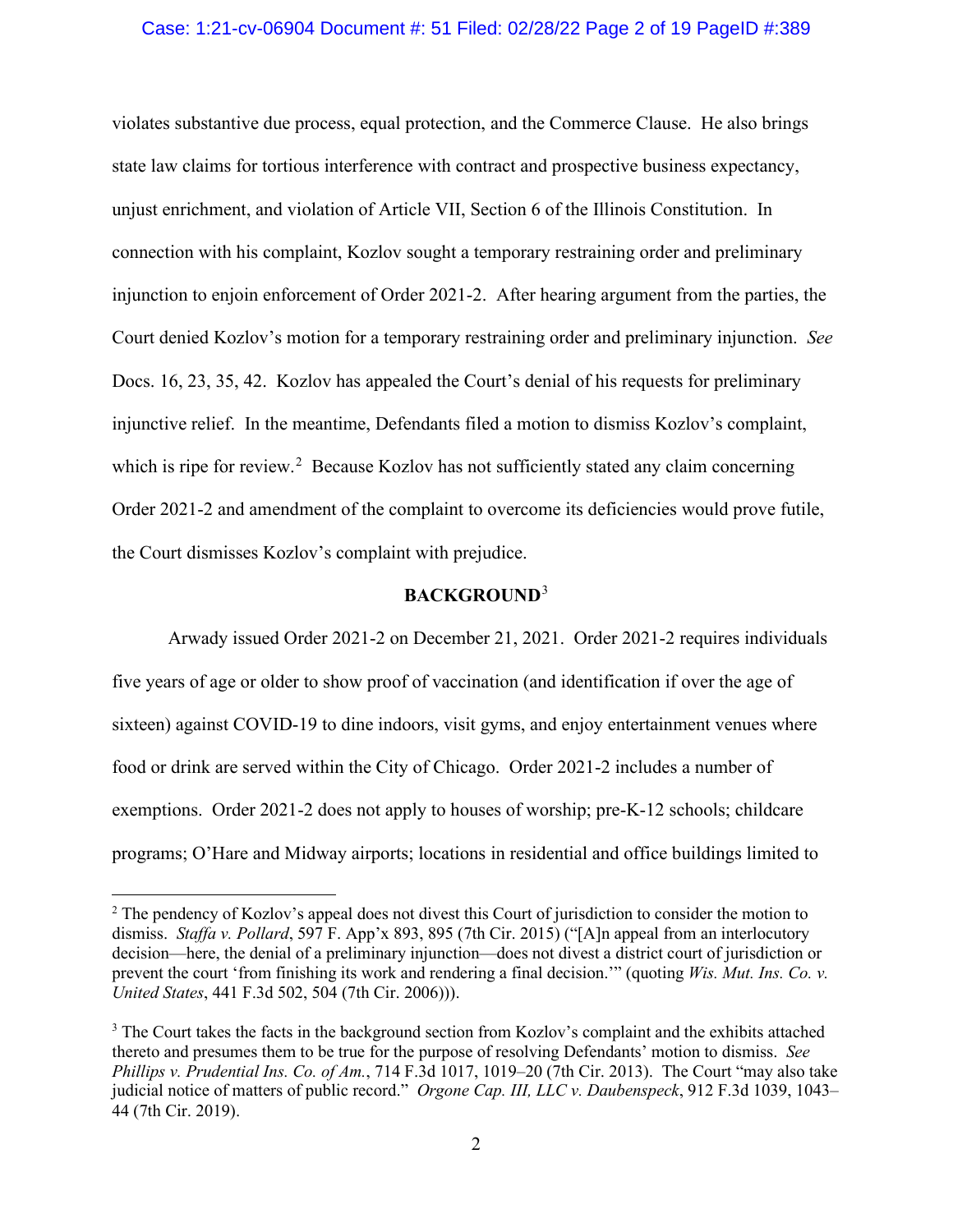# Case: 1:21-cv-06904 Document #: 51 Filed: 02/28/22 Page 3 of 19 PageID #:390

residents, owners, or tenants of the building; and food service establishments that provide only

charitable food services. Order 2021-2, § 1 ("covered location" definition). Order 2021-2 also

exempts the following:

1. Individuals entering a covered location for less than 10 minutes for the purpose of ordering and carrying out food, making a delivery, or using the bathroom;

2. A performing artist, or an individual accompanying such a performing artist, while the performing artist or individual is in a covered location for the purposes of such artist's performance;

3. A professional or college athlete, or an individual accompanying such professional or college athlete, who enters a covered location as part of their regular employment or conduct for purposes of the professional or college athlete/sports team competition;

4. Individuals who have previously received a medical or religious exemption, provided such patrons provide the covered entity proof of the medical or religious exemption and a COVID-19 test administered by a medical professional within the last 72 hours prior to entering a covered location.

5. An individual 18 years of age or younger who enters a covered location to participate in an after-school program, a child care program, or an activity organized or sponsored by a school, the Chicago Park District, or other organization as may be authorized in Chicago Department of Public Health guidance; and

6. An individual who enters for the purposes of voting in a municipal, state, or federal election; or, pursuant to law, assisting or accompanying a voter or observing such election.

Order 2021-2, § 5.

Kozlov holds season tickets for the Chicago Bulls and Chicago Blackhawks home games.

The Bulls and Blackhawks play their home games at the United Center, which qualifies as a

covered location under Order 2021-2. Kozlov had a COVID-19 infection in late August 2021.

Despite consulting with medical providers regarding vaccination, he represents that he remains

uncertain as to whether receiving full COVID-19 vaccination would put his health in further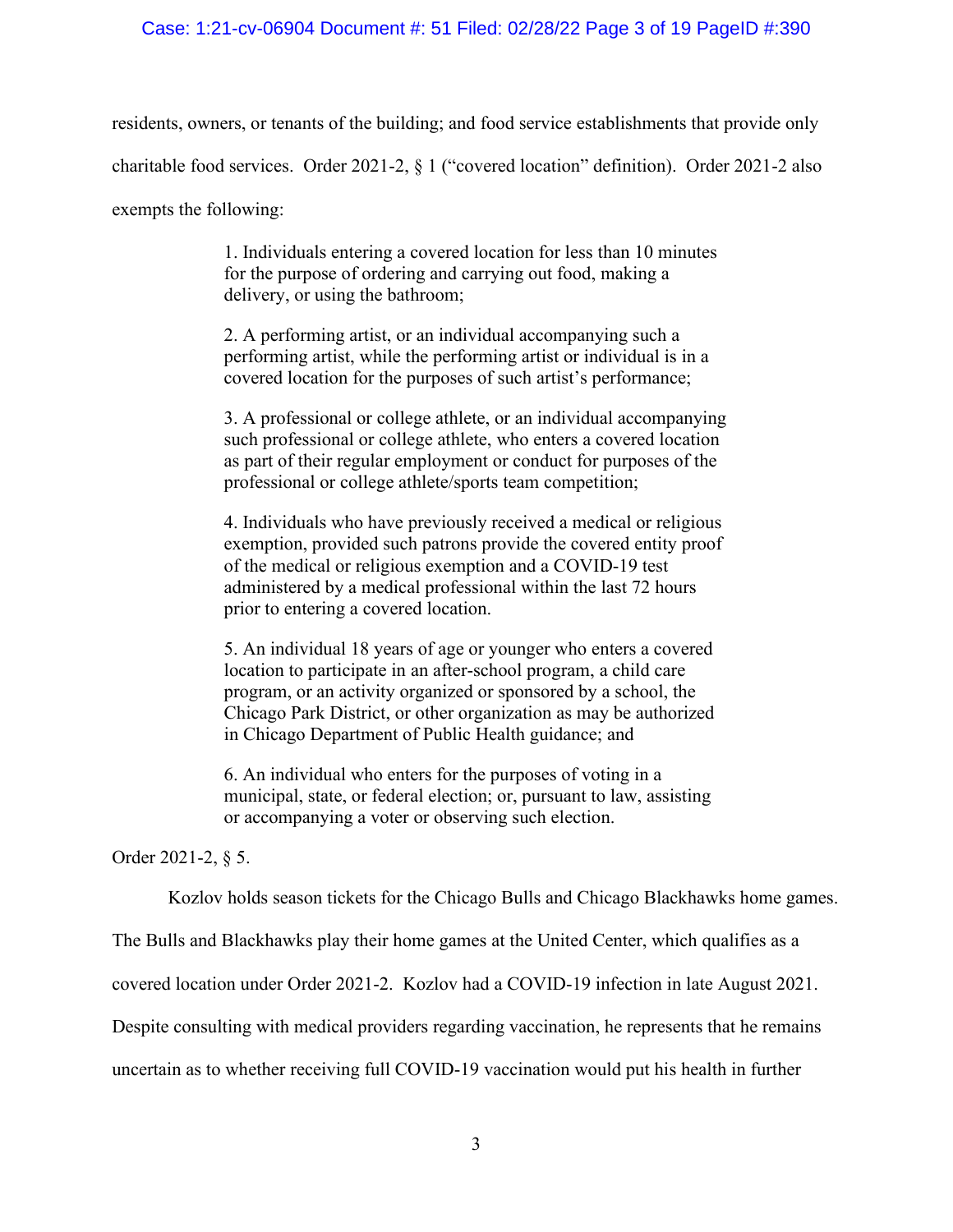jeopardy. Because he has not received the COVID-19 vaccine, he cannot meet Order 2021-2's requirements of presenting proof of full vaccination and thus cannot use his Bulls and Blackhawks season tickets to attend games himself.

# **LEGAL STANDARD**

A motion to dismiss under Rule 12(b)(6) challenges the sufficiency of the complaint, not its merits. Fed. R. Civ. P. 12(b)(6); *Gibson v. City of Chicago*, 910 F.2d 1510, 1520 (7th Cir. 1990). In considering a Rule 12(b)(6) motion, the Court accepts as true all well-pleaded facts in the plaintiff's complaint and draws all reasonable inferences from those facts in the plaintiff's favor. *Kubiak v. City of Chicago*, 810 F.3d 476, 480–81 (7th Cir. 2016). To survive a Rule 12(b)(6) motion, the complaint must assert a facially plausible claim and provide fair notice to the defendant of the claim's basis. *Ashcroft v. Iqbal*, 556 U.S. 662, 678 (2009); *Bell Atl. Corp. v. Twombly*, 550 U.S. 544, 555 (2007); *Adams v. City of Indianapolis*, 742 F.3d 720, 728–29 (7th Cir. 2014). A claim is facially plausible "when the plaintiff pleads factual content that allows the court to draw the reasonable inference that the defendant is liable for the misconduct alleged." *Iqbal*, 556 U.S. at 678.

#### **ANALYSIS**

#### **I. Fourteenth Amendment Claims**

Before delving into the specific allegations of Kozlov's Fourteenth Amendment claims, the Court first sets forth the framework that guides its consideration of these claims in the context of the COVID-19 pandemic. "Our Constitution principally entrusts '[t]he safety and the health of the people' to the politically accountable officials of the States 'to guard and protect.'" *S. Bay United Pentecostal Church v. Newsom*, 140 S. Ct. 1613, 1613 (2020) (Roberts, C.J., concurring) (quoting *Jacobson v. Massachusetts*, 197 U.S. 11, 38 (1905)). When state officials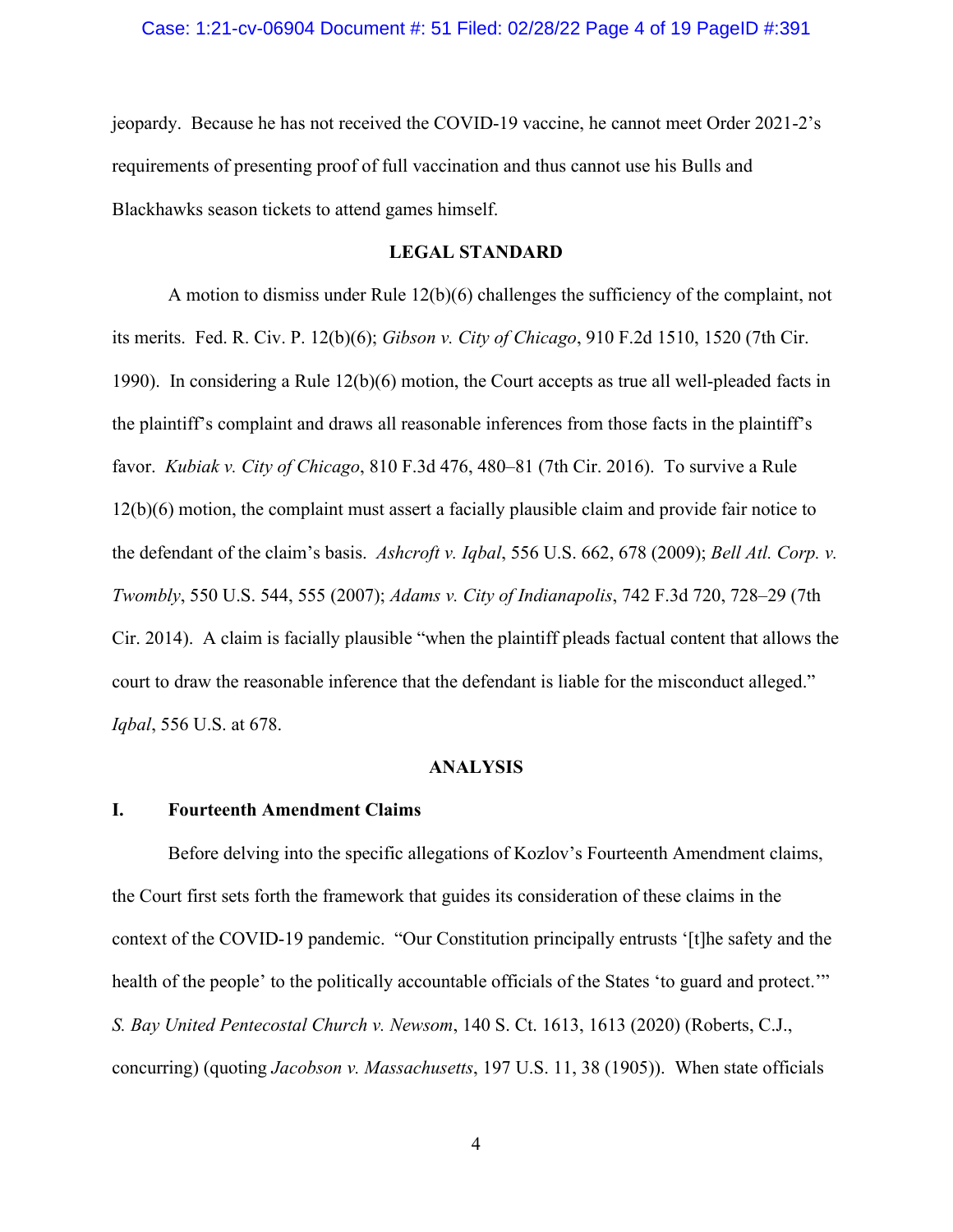#### Case: 1:21-cv-06904 Document #: 51 Filed: 02/28/22 Page 5 of 19 PageID #:392

"undertake[ ] to act in areas fraught with medical and scientific uncertainties," their latitude "must be especially broad." *Id.* (alteration in original) (quoting *Marshall v. United States*, 414 U.S. 417, 427 (1974)). Over a century ago in *Jacobson v. Massachusetts*, the Supreme Court developed a framework by which to evaluate a State's exercise of its emergency authority during a public health crisis. There, the Court rejected a constitutional challenge to a State's compulsory vaccination law during the smallpox epidemic. *See generally Jacobson*, 197 U.S. 11. *Jacobson* explained that "[u]pon the principle of self-defense, of paramount necessity, a community has the right to protect itself against an epidemic of disease which threatens the safety of its members." *Id.* at 27. Thus, judicial review of claims challenging the exercise of emergency authority during a public health crisis, such as the COVID-19 pandemic, is only available in limited circumstances. *See S. Bay*, 140 S. Ct. at 1613–14 (Roberts, C.J., concurring) (where state officials do not exceed their broad latitude during a pandemic "they should not be subject to second-guessing by an 'unelected federal judiciary,' which lacks the background, competence, and expertise to assess public health and is not accountable to the people" (citation omitted)); *Jacobson*, 197 U.S. at 31. If a State implements emergency measures during an epidemic that curtail individual rights, courts uphold such measures unless they have "no real or substantial relation" to public health or are, "beyond all question, a plain, palpable invasion of rights secured by the fundamental law." *Id.*

*Jacobson* guides the Court's analysis of Kozlov's Fourteenth Amendment claims. *See*  Doc. 35 at 4. Kozlov's argument that *Jacobson* does not apply because Order 2021-2 resulted from local executive action without any state or legislative authorization has no merit. As the Court previously noted, *Jacobson* addressed a local policy enacted pursuant to authority granted to the municipality by the state, *see* 197 U.S. at 12, 25, and here, Arwady issued Order 2021-2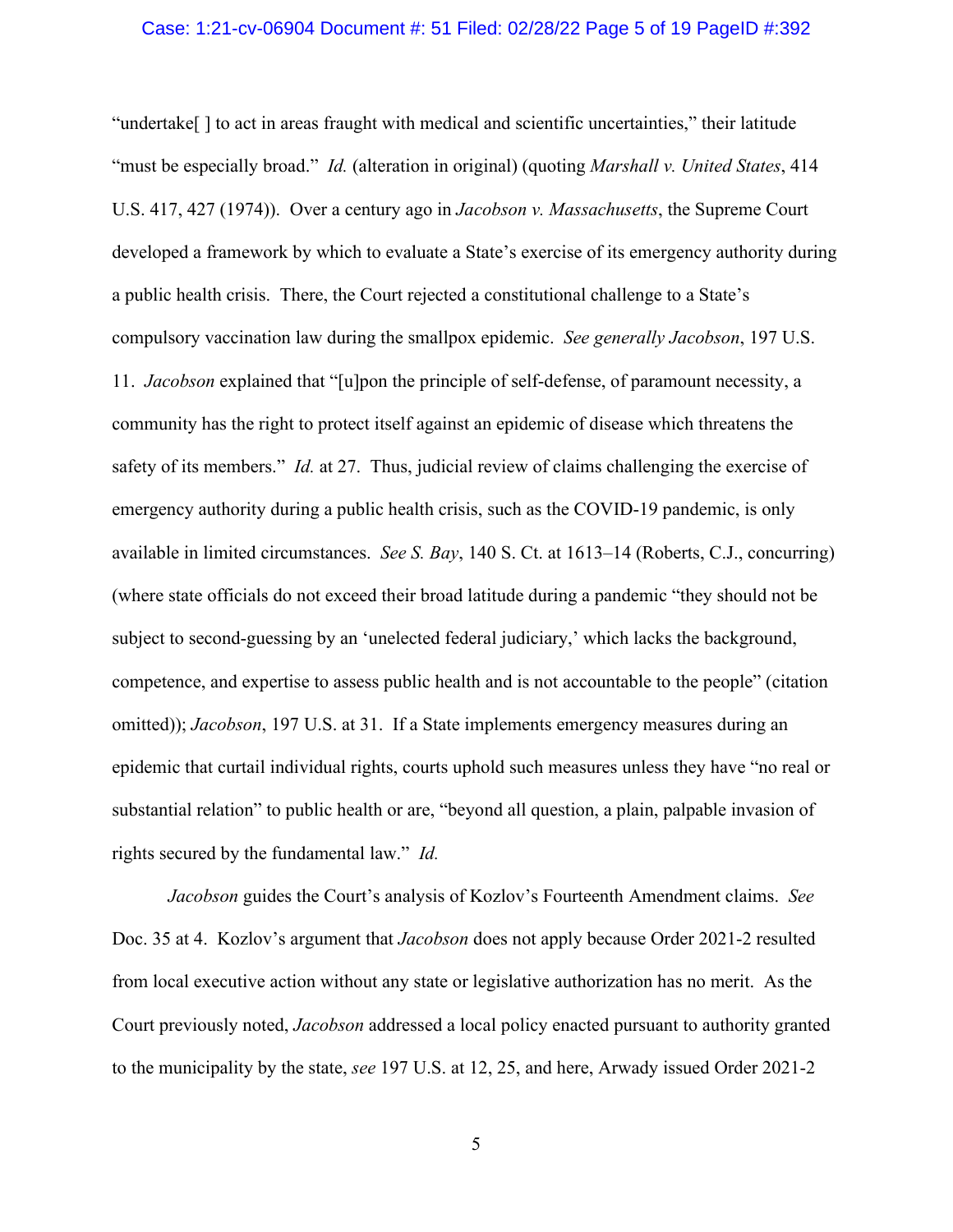#### Case: 1:21-cv-06904 Document #: 51 Filed: 02/28/22 Page 6 of 19 PageID #:393

pursuant to not only state authorization allowing municipalities to take emergency measures to respond to the COVID-19 pandemic but also the Municipal Code of Chicago's authorization of emergency measures to stop the spread of communicable diseases and to protect the health and safety of the City's residents, Order 2021-2 at 1 (citing Executive Order No. 2022-04; M.C.C. 2- 112-050, 2-112-110(a)(4), 2-112-130; Ill. Admin. Code tit. 77, §§ 690.1305(a), 690.1310(c)). Further, the Supreme Court and Seventh Circuit have relied on *Jacobson* in addressing cases involving restrictions imposed due to the COVID-19 pandemic. *See Klaassen v. Ind. Univ.*, 7 F.4th 592, 593 (7th Cir. 2021) (relying on *Jacobson* in addressing students' challenge to their university's COVID-19 vaccination requirement); *Troogstad v. City of Chicago* ("*Troogstad I*"), --- F. Supp. 3d ----, 2021 WL 5505542, at \*4 & n.4 (N.D. Ill. Nov. 24, 2021) ("[T]he Supreme Court has given no indication that *Jacobson* is void, and this Court cannot ignore binding precedent simply because Plaintiffs find it to be antiquated."); *cf. Halgren v. City of Naperville*, - -- F. Supp. 3d ----, 2021 WL 5998583, at \*13 (N.D. Ill. Dec. 19, 2021) ("[E]ven though *Jacobson* is not necessarily dispositive on the facts, the decision is still binding precedent on the law generally. Therefore, despite Plaintiffs' invitation to disregard it, this Court must still look to *Jacobson* for guidance."). Indeed, the Seventh Circuit even has noted its application to Kozlov's claims. *See Kozlov v. City of Chicago*, No. 22-1107, Doc. 6 (7th Cir. Jan. 25, 2022) ("[T]he validity of vaccination requirements is well established." (citing *Jacobson*, 197 U.S. at 11; *Klaassen*, 7 F.4th at 593)). Thus, the Court will proceed to consider Kozlov's specific claims, using *Jacobson* and its progeny as a guide.

# **A. Substantive Due Process (Count VI)**

"There are two types of substantive due process violations": (1) the state actor's conduct "shocks the conscience," and (2) "the state actor violates an identified liberty or property interest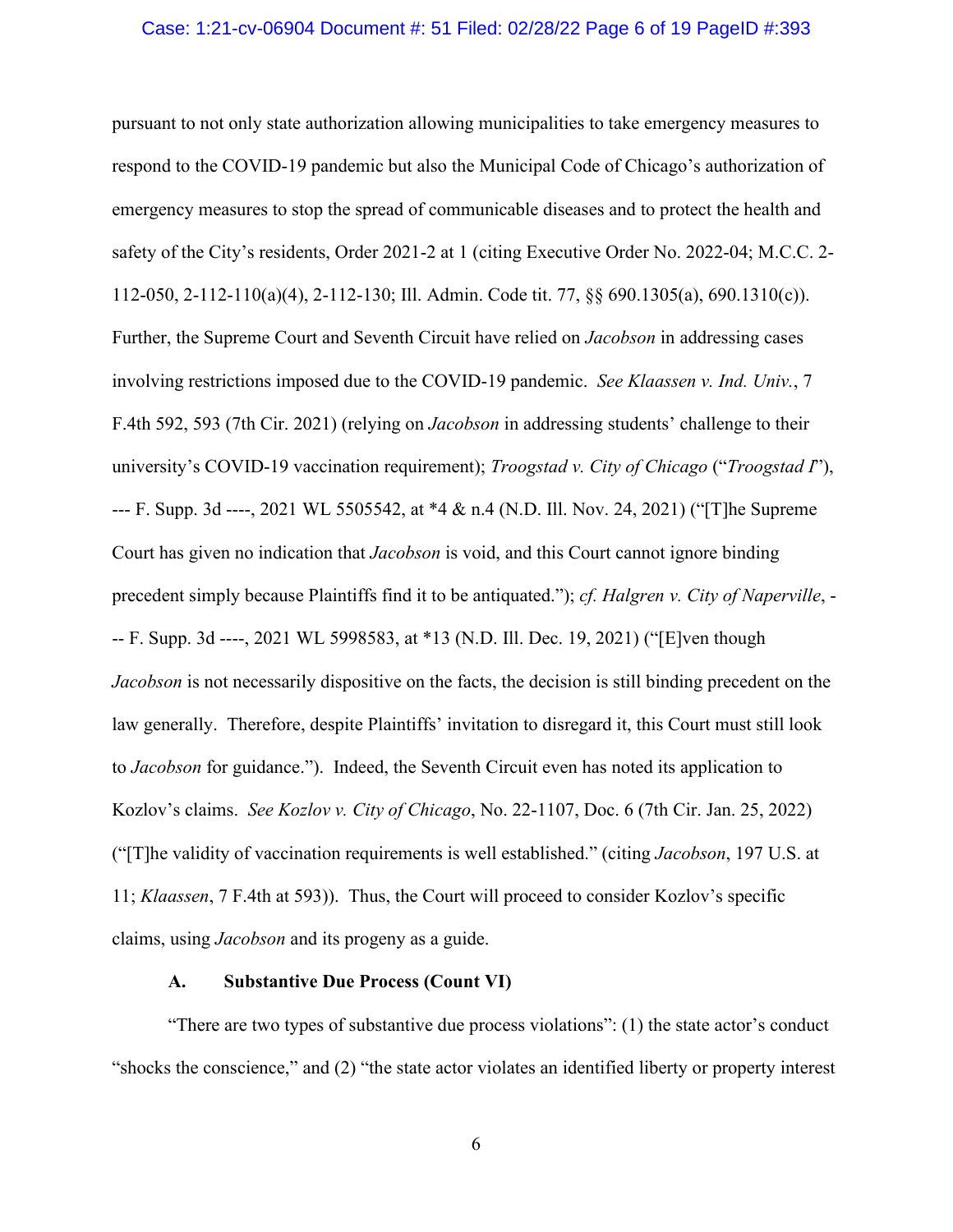#### Case: 1:21-cv-06904 Document #: 51 Filed: 02/28/22 Page 7 of 19 PageID #:394

protected by the Due Process Clause." *T.E. v. Grindle*, 599 F.3d 583, 589 (7th Cir. 2010) (citation omitted). For the Constitution's substantive due process requirements to "apply in the first place," the plaintiff must establish an interest that falls "within the Fourteenth Amendment's protection of liberty and property." *Proctor v. McNeil*, 14 F. Supp. 3d 1108, 1112 (N.D. Ill. 2014) (citation omitted); *see Citizens Health Corp. v. Sebelius*, 725 F.3d 687, 694 (7th Cir. 2013) ("[T]he threshold question in any due process challenge is whether a protected property or liberty interest actually exists."); *Haney v. Winnebago Cnty. Bd.*, No. 3:19-cv-50191, 2020 WL 1288881, at \*6 (N.D. Ill. Mar. 18, 2020) ("Both substantive and procedural due process claims require a plaintiff to identify a constitutionally protected right to property or liberty."). "A protected property interest is a legitimate claim of entitlement—not defined by the Constitution—but 'by existing rules or understandings that stem from an independent source such as state law.'" *Proctor*, 14 F. Supp. 3d at 1112 (citation omitted). A protected liberty interest includes "bodily integrity, the right to marry, marital privacy, and the right to have children." *Id*.

Here, although Kozlov has a right to bodily autonomy and to privacy, that right does not rise to the level of a fundamental right in the vaccination context. *Klaassen*, 7 F.4th at 593; *Troogstad I*, 2021 WL 5505542, at \*5 ("The core flaw with Plaintiffs' claim that refusing vaccination is a fundamental right, then, is not that there is no privacy interest implicated when someone is required or coerced to take a vaccine that they do not want. There certainly is. Rather, the problem is that, when a person's decision to refuse a vaccine creates negative consequences (even life-threatening at times) for other people, that interest is not absolute."); *cf. Halgren*, 2021 WL 5998583, at \*22 ("Certainly, given controlling precedent, Plaintiffs have a constitutionally protected liberty interest in refusing the government-coerced medical procedures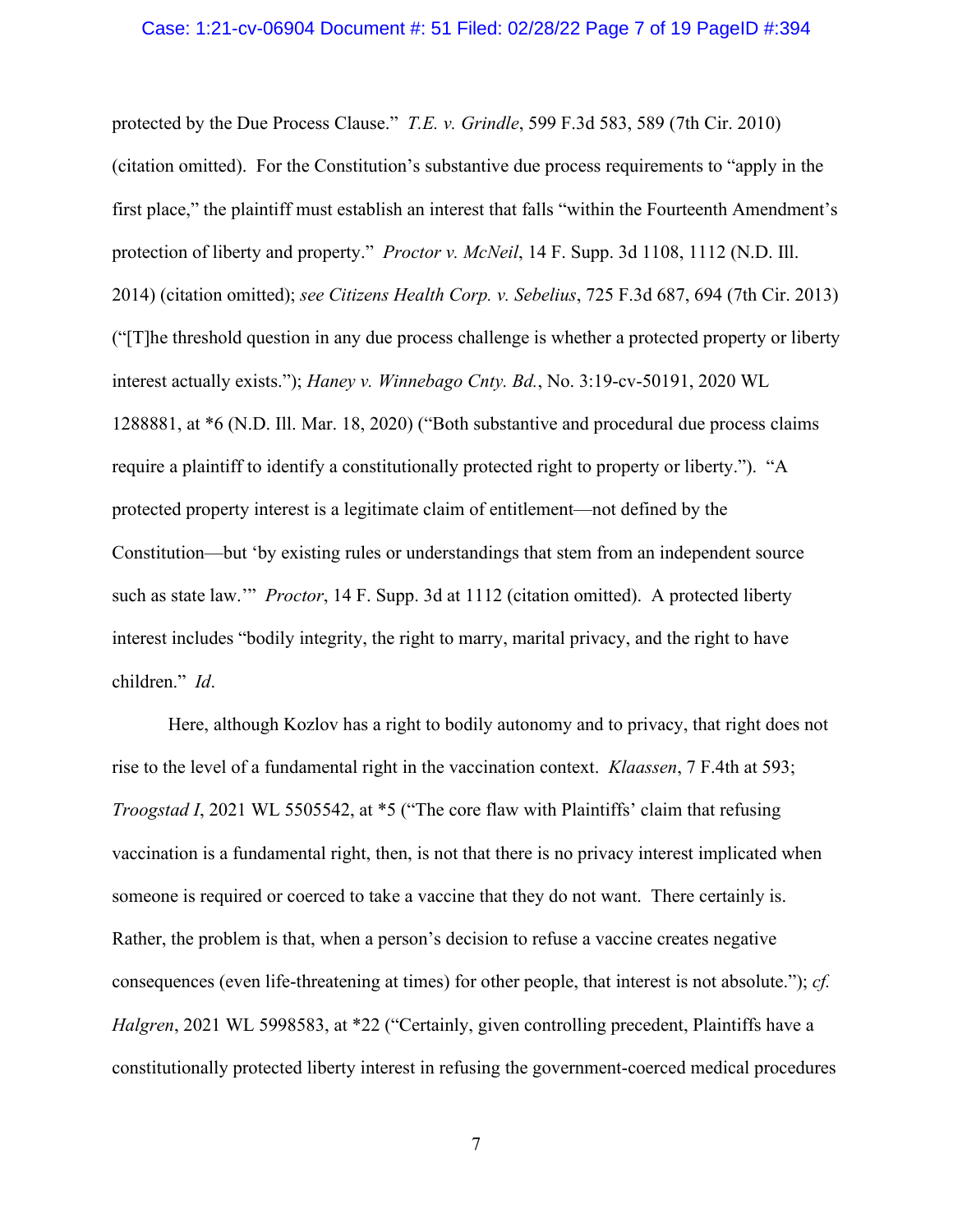#### Case: 1:21-cv-06904 Document #: 51 Filed: 02/28/22 Page 8 of 19 PageID #:395

in this case (i.e., mandated vaccination or testing upon threat of termination). But these cases do not establish that Plaintiffs' due process interests (i.e., their right to voluntary and informed consent as to such medical procedures) trigger 'fundamental' classification (and thus strict scrutiny) under the law."). This is particularly the case here because Order 2021-2 does not compel vaccination but instead only places restrictions on what activities those who do not choose to get vaccinated can do. *See Klaassen*, 7 F. 4th at 593 ("People who do not want to be vaccinated may go elsewhere. Many universities require vaccination against SARS-CoV-2, but many others do not. Plaintiffs have ample educational opportunities."); *Dixon v. De Blasio*, --- F. Supp. 3d ----, 2021 WL 4750187, at \*9 (E.D.N.Y. Oct. 12, 2021) ("[V]accination is merely required for those who want to obtain or retain access to certain 'covered premises.' Thus, these EEOs are not forcing New Yorkers to get vaccinated. They are merely placing restrictions on those who choose not to."). And Kozlov provides no support for concluding that his liberty interests in remaining unvaccinated transform into a fundamental right deserving of strict scrutiny because they are coupled with a property interest in his season tickets to Bulls and Blackhawks games. As a result, as discussed above, the rational basis standard used in *Jacobson*, 197 U.S. 11, applies to Kozlov's substantive due process challenge to Order 2021-2. *Klaassen*, 7 F.4th at 593; *Troogstad v . City of Chicago* ("*Troogstad II*"), No. 21 C 5600, 2021 WL 6049975, at \*3 (N.D. Ill. Dec. 21, 2021).

Thus, the Court considers whether Order 2021-2 is "rationally related to legitimate government interests," *Washington v. Glucksberg*, 521 U.S. 702, 728 (1997), which is a "highly deferential" standard, *Brown v. City of Mich. City*, 462 F.3d 720, 733 (7th Cir. 2006). Under this standard, Kozlov has the burden to show no "conceivable basis" exists that "might support the government's action." *Minerva Dairy, Inc. v. Harsdorf*, 905 F.3d 1047, 1055 (7th Cir. 2018).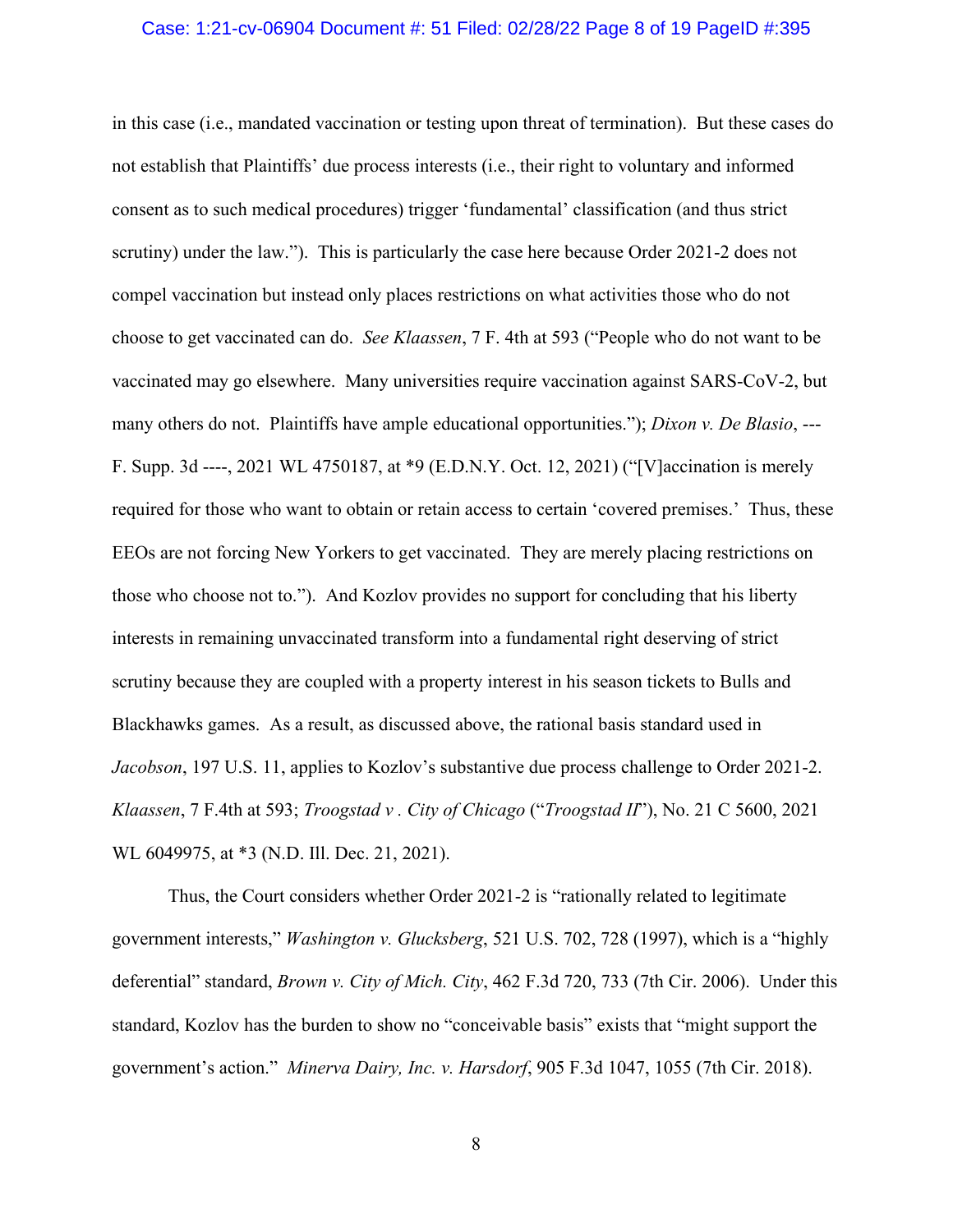#### Case: 1:21-cv-06904 Document #: 51 Filed: 02/28/22 Page 9 of 19 PageID #:396

The question, in other words, "is whether there is any rational justification for the policies at issue." *Troogstad II*, 2021 WL 6049975, at \*4.

As the Court has previously explained, rational bases exist for Order 2021-2's requirements. Combatting COVID-19 is "unquestionably a compelling interest." *Roman Cath. Diocese of Brooklyn v. Cuomo*, 141 S. Ct. 63, 67 (2020). And Order 2021-2's vaccination requirement is rationally related to the City's interest in slowing the spread of COVID-19, protecting the health of workers who interact with the public as a condition of their employment, and seeking to limit the burden on the healthcare system. *See, e.g.*, *Halgren*, 2021 WL 5998583, at \*32 ("[O]n the present record, this Court cannot say that the relationship between the government's legitimate ends (i.e., decreasing the possible degree of viral transmission, or possibly decreasing the number of sick days taken by healthcare workers during a pandemic, including those with natural immunity) is 'so attenuated' from the chosen means (i.e., compelling healthcare workers to either submit to vaccination or surveillance testing) as to be arbitrary, irrational, or otherwise beyond the bounds of reasonable speculation."); *Dixon*, 2021 WL 4750187, at \*9 ("Due to the widely recognized individual dangers of contracting COVID-19 and being unvaccinated, as well as the public health risks tied to overwhelming the hospital system, the EEOs are rationally related to a legitimate City interest – restricting unvaccinated individuals' access to certain public locations where the probability of contracting or transmitting COVID-19 is high." (citation omitted)).

Further, "[r]ational-basis review tolerates overinclusive classifications, underinclusive ones, and other imperfect means-ends fits." *St. Joan Antida High Sch. Inc. v. Milwaukee Pub. Sch. Dist.*, 919 F.3d 1003, 1010 (7th Cir. 2019). This means that the existence of a debate about the degree of immunity provided by vaccines or the efficacy of a vaccine requirement in place of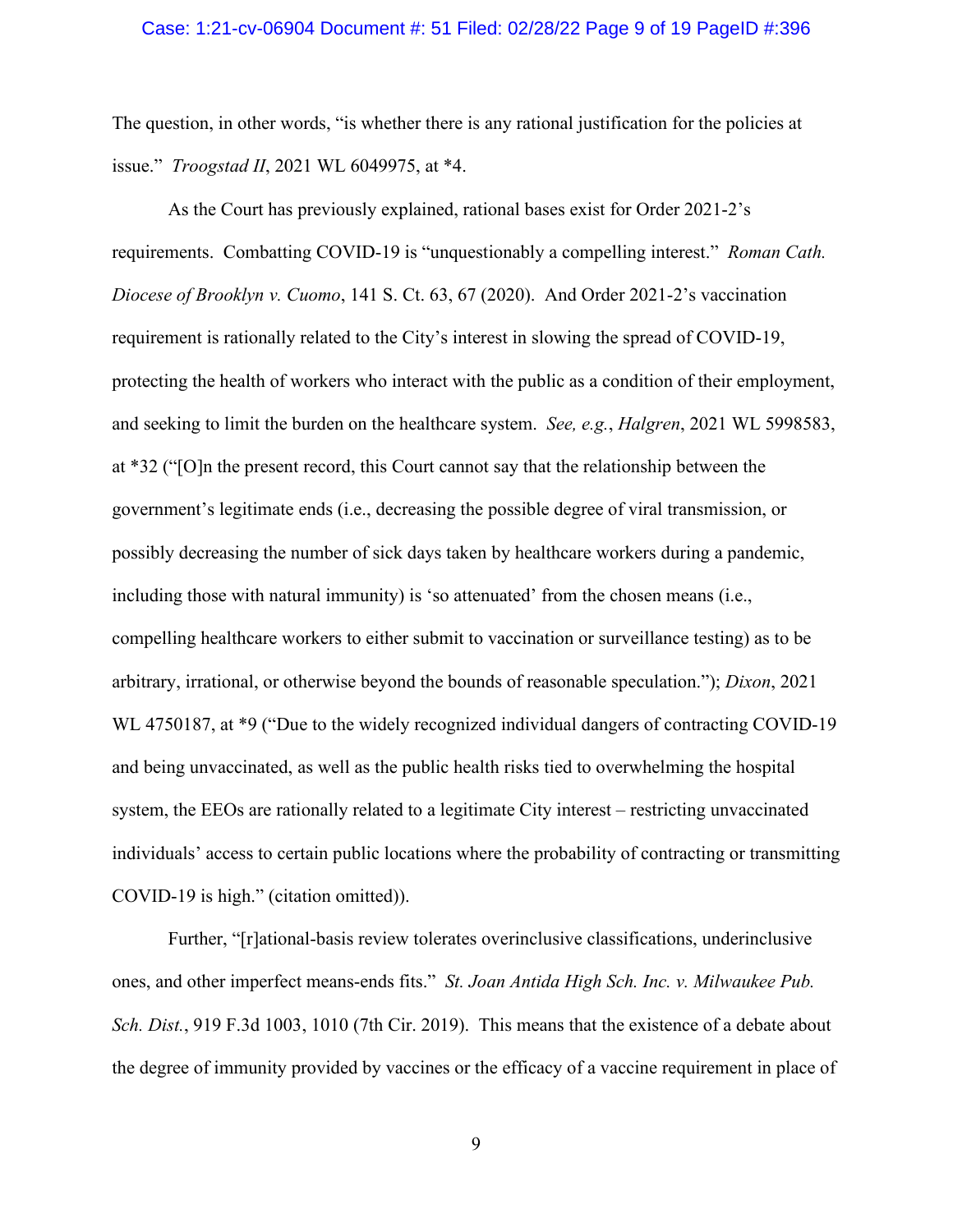#### Case: 1:21-cv-06904 Document #: 51 Filed: 02/28/22 Page 10 of 19 PageID #:397

one allowing for presentation of a negative test does not demonstrate the arbitrariness or irrationality of Order 2021-2. *See Troogstad II*, 2021 WL 6049975, at \*5 (existence of "some scientific debate surrounding the degree of immunity provided by vaccines and whether 'natural immunity' from prior COVID-19 infection provides comparable (or, as Plaintiffs assert, superior) protection from the virus" means only "by definition, that Defendants' policies are not 'arbitrary or irrational'"); *Troogstad I*, 2021 WL 5505542, at \*7 (rational basis existed for vaccination or testing requirement for City employees "even if there might be some scientific disagreement on the issue"). Thus, because rational bases exist for the adoption and implementation of Order 2021-2, Kozlov has failed to state a substantive due process claim.

#### **B. Equal Protection (Count VII)**

Kozlov also argues that Order 2021-2 deprives him of equal protection, contending that it treats unvaccinated and vaccinated persons differently and also creates subclasses of unvaccinated persons without a rational basis for doing so. Being unvaccinated does not amount to membership in a suspect class. *See Srail v. Vill. of Lisle*, 588 F.3d 940, 943 (7th Cir. 2009) ("Suspect classes include race, alienage, and national origin."); *Halgren*, 2021 WL 5998583, at \*38 ("While the mandates undoubtedly treat the groups differently, Plaintiffs have not identified any legal support for the notion that vaccination status alone is a traditional suspect (or quasisuspect) class within the meaning of the Equal Protection Clause."). And while Kozlov contends that the unvaccinated form a politically unpopular group so as to require a more searching form of rational basis review, the complaint and Order 2021-2 do not plausibly suggest that Defendants intended to punish the unvaccinated or an unpopular political group by imposing the vaccination requirement so as to invoke this heightened basis of review. *See Halgren*, 2021 WL 5998583, at \*37 ("In select equal protection cases, however, a court may adopt a more critical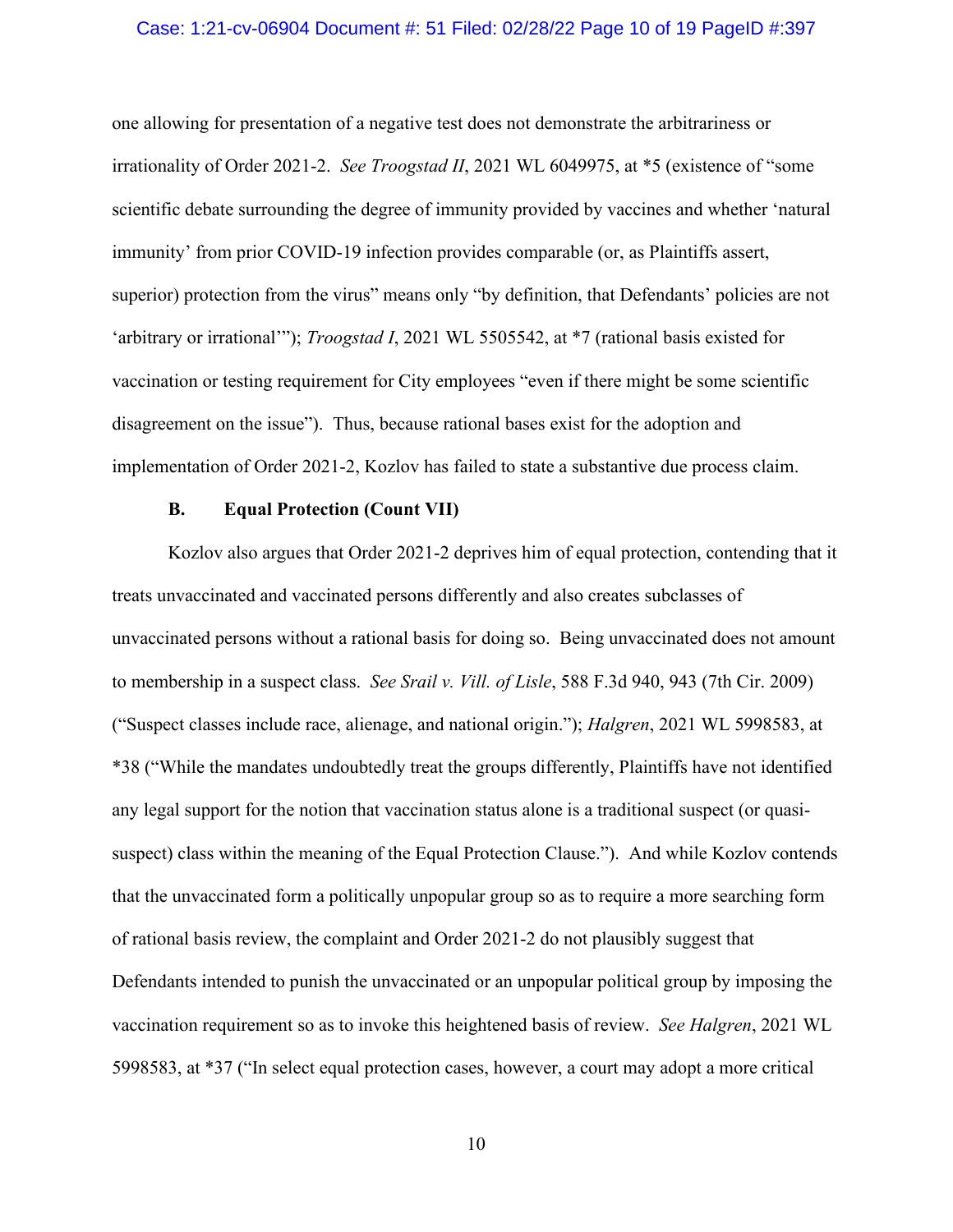### Case: 1:21-cv-06904 Document #: 51 Filed: 02/28/22 Page 11 of 19 PageID #:398

lens, even in the absence of a suspect class or fundamental right. Specifically, where a law exhibits a 'desire to harm a politically unpopular group,' the Supreme Court has 'applied a more searching form of rational basis review to strike down such laws under the Equal Protection Clause.'" (quoting *Lawrence v. Texas*, 539 U.S. 558, 580 (2003) (O'Connor, J., concurring))). Because Kozlov has not identified membership in a suspect class, the denial of a fundamental right, or a basis for more searching review, the Court considers only whether a rational basis exists for Order 2021-2. *Srail*, 588 F.3d at 943; *Halgren*, 2021 WL 5998583, at \*38*.*

The same rational justifications discussed with respect to Kozlov's substantive due process claims apply with respect to the equal protection claim, including the rise in COVID-19 cases, the emergence of the Omicron variant and its rapid spread, and the desire not to overwhelm the City's healthcare infrastructure with additional cases. *See Clementine Co. v. De Blasio*, No. 21-cv-7779, 2021 WL 5756398, at \*16 (S.D.N.Y. Dec. 3, 2021) ("[T]he mandate, which requires vaccination for the enjoyment of indoor recreational businesses, was conceived of to advance legitimate public health goals (reducing the spread of infection and promoting interest in vaccination)[.]"); *Dixon*, 2021 WL 4750187, at \*5 (rational justifications for indoor vaccine requirement include "the rise of the COVID-19 Delta variant, the potential for the disease to overwhelm healthcare infrastructure, and the increased prevalence of breakout cases"). And although Order 2021-2 does include exemptions for certain performers and athletes, the exemptions only apply when they enter a covered location as part of their regular employment; the same vaccination requirement applies to them if they seek to go to a covered location in a non-professional capacity. *Dixon*, 2021 WL 4750187, at \*5 (rejecting equal protection claim based on exemption for performing artists and professional sports teams, noting that the exemption only applies "if they are entering a 'covered premises' for the purpose of performance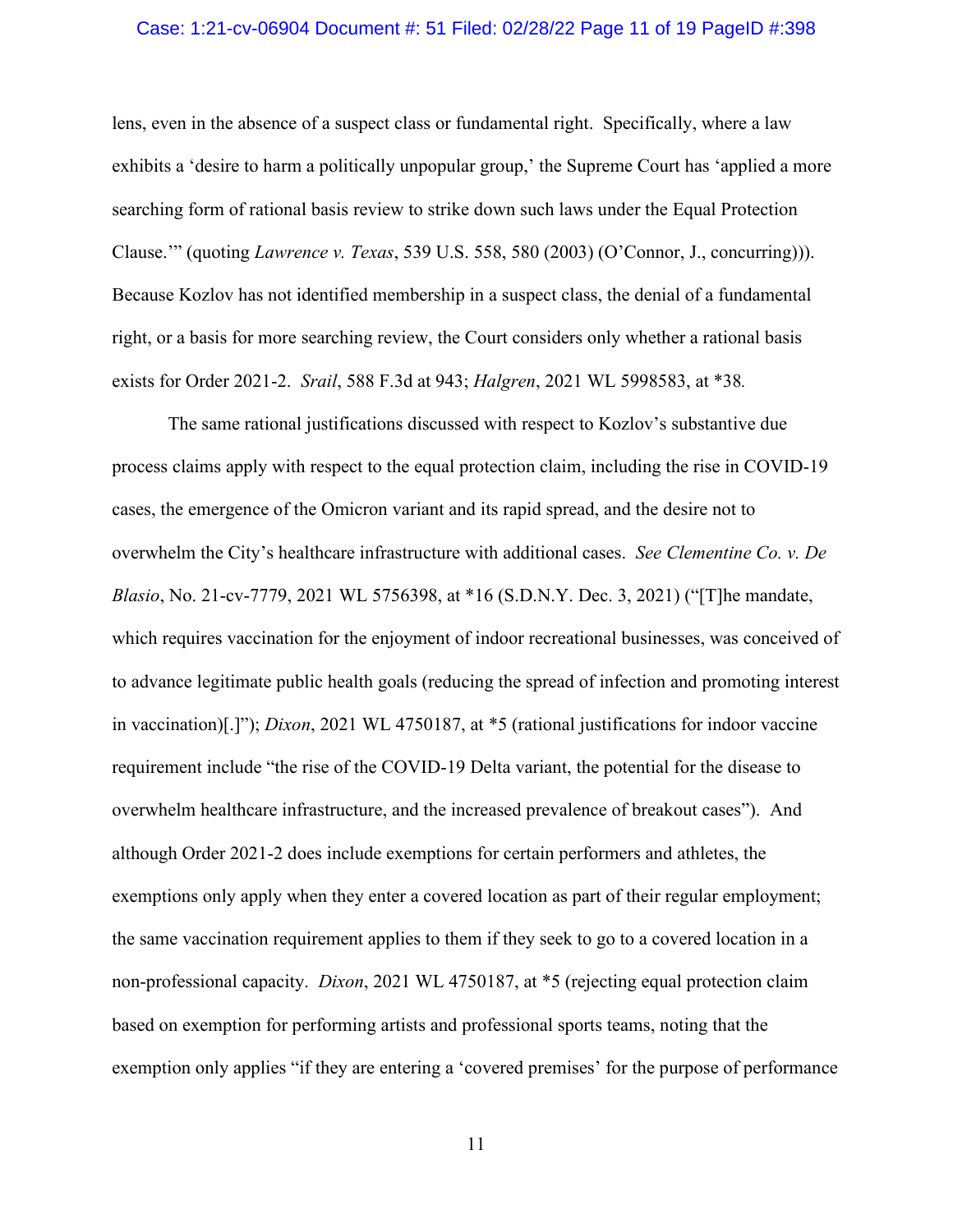#### Case: 1:21-cv-06904 Document #: 51 Filed: 02/28/22 Page 12 of 19 PageID #:399

or competition. . . . If those same athletes or artists want to go to a 'covered entity' in a nonprofessional capacity, the EEOs are clear that they must show proof of vaccination just like everyone else."). "These tailored exceptions are rationally related to allowing this small group of individuals to pursue their professions while still limiting their ability to spread or contract COVID." *Dixon*, 2021 WL 4750187, at \*5. Moreover, as with the substantive due process challenge, the fact that Order 2021-2 may be underinclusive or overinclusive in its exemptions does not undermine the rational bases for the order. *See Goodpaster v. City of Indianapolis*, 736 F.3d 1060, 1072 (7th Cir. 2013) ("A law can be underinclusive or overinclusive without running afoul of the Equal Protection Clause."). Therefore, because rational bases exist for Order 2021- 2's vaccination requirement, Kozlov's equal protection claim fails.

#### **II. Commerce Clause Claim (Count V)**

Kozlov also claims that Order 2021-2 violates the Constitution's Commerce Clause. "The Commerce Clause prohibits a state from enacting any statute 'that clearly discriminates against interstate commerce . . . unless the discrimination is demonstrably justified by a valid factor unrelated to economic protectionism.'" *C.Y. Wholesale, Inc. v. Holcomb*, 965 F.3d 541, 548 (7th Cir. 2020) (quoting *Ft. Gratiot Sanitary Landfill Inc. v. Mich. Dep't of Nat. Res.*, 504 U.S. 353, 359 (1992)). "The fact that a state or municipal law affects interstate commerce in some way is by itself insufficient to render the law suspect under the commerce clause, as almost any local regulation is bound to touch upon interstate commerce." *Regan v. City of Hammond*, 934 F.3d 700, 702 (7th Cir. 2019); *see also Park Pet Shop, Inc. v. City of Chicago*, 872 F.3d 495, 501 (7th Cir. 2017) ("Dormant Commerce Clause doctrine applies only to laws that *discriminate* against interstate commerce, either expressly or in practical effect.").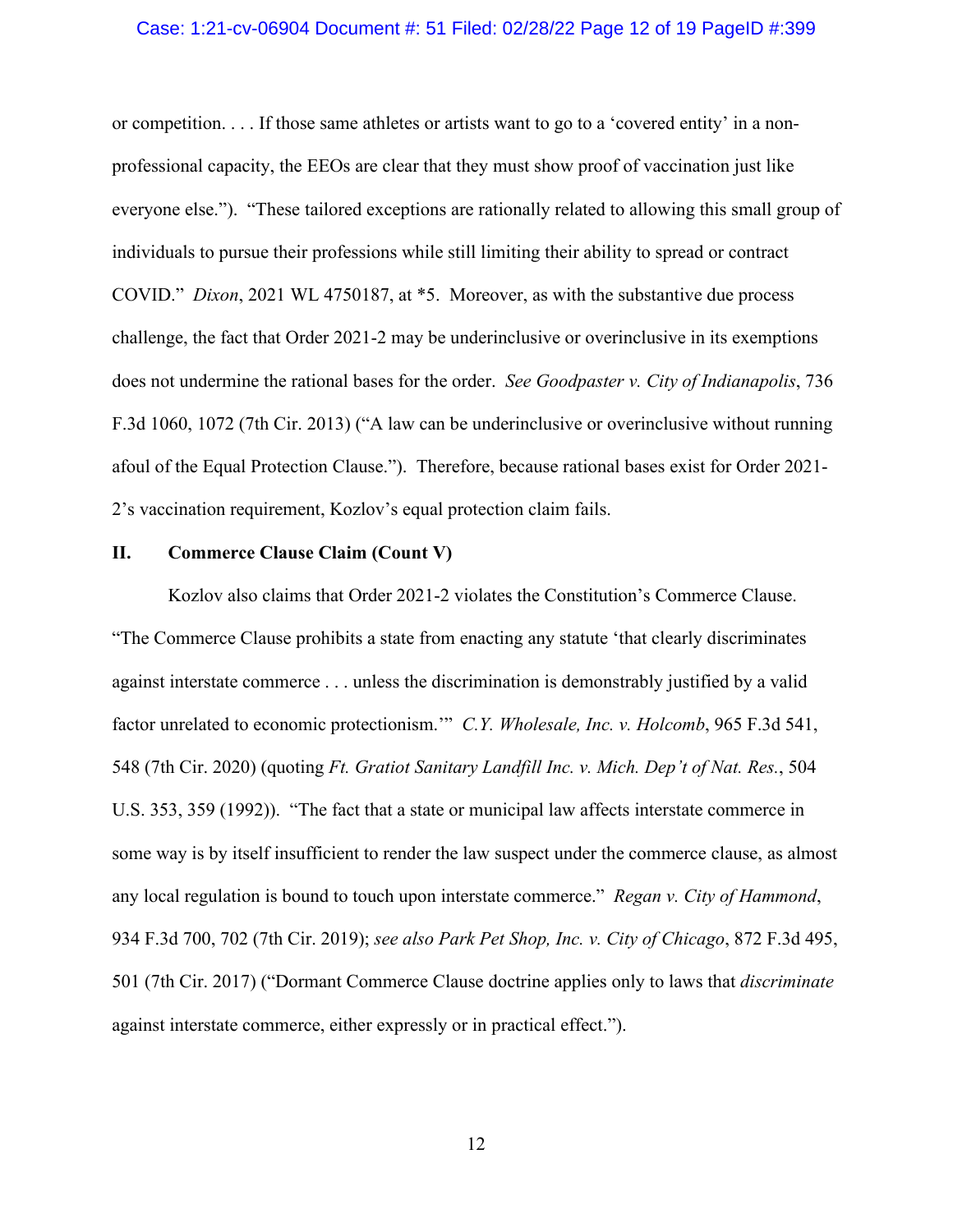#### Case: 1:21-cv-06904 Document #: 51 Filed: 02/28/22 Page 13 of 19 PageID #:400

Kozlov maintains that the fact that Order 2021-2 does not provide a negative test option in lieu of proof of full vaccination prevents certain groups of people from patronizing businesses and venues and thus interferes with interstate commerce. He elaborates in his response to the motion to dismiss that, by impacting ticket sales, attendance, and revenue at Bulls and Blackhawks home games, Order 2021-2 adversely impacts all NBA and NHL teams, providing an interstate nexus. But the "dormant Commerce Clause doctrine is concerned only with regulation that *discriminates* against out-of-state firms" as opposed to just touches on interstate commerce. *Park Pet Shop*, 872 F.3d at 503 (emphasis added); *see also C&A Carbone, Inc. v. Town of Clarkstown*, 511 U.S. 383, 390 (1994) ("The central rationale for the rule against discrimination is to prohibit state or municipal laws whose object is local economic protectionism[.]"). Even based on Kozlov's expanded theory, he has not plausibly alleged that Order 2021-2 has a discriminatory effect on interstate commerce so as to implicate the dormant Commerce Clause. *See Alliant Energy Corp. v. Bie*, 330 F.3d 904, 911 (7th Cir. 2003) ("If a party seeking to invalidate a statute cannot show any burden on interstate commerce, then the Dormant Commerce Clause is not implicated and the statute will not be invalidated."); *see also Park Pet Shop*, 872 F.3d at 503 ("[S]hift[ing] business within the state . . . has no effect on interstate commerce."). Indeed, as the Seventh Circuit pointed out in addressing Kozlov's motion for an injunction pending appeal, "Chicago's regulation applies only in the City and does not depend on anyone's place of residence or whether that person has crossed a state border to attend a game (or a movie, or a concert) or dine at a restaurant." *Kozlov*, No. 22-1107, Doc. 6; *see also Hopkins Hawley LLC v. Cuomo*, 518 F. Supp. 3d 705, 716 (S.D.N.Y. 2021) (indoor dining restriction only applied to restaurants in New York and New York City and so "it neither 'discriminates' against interstate commerce nor has the 'practical effect' of exerting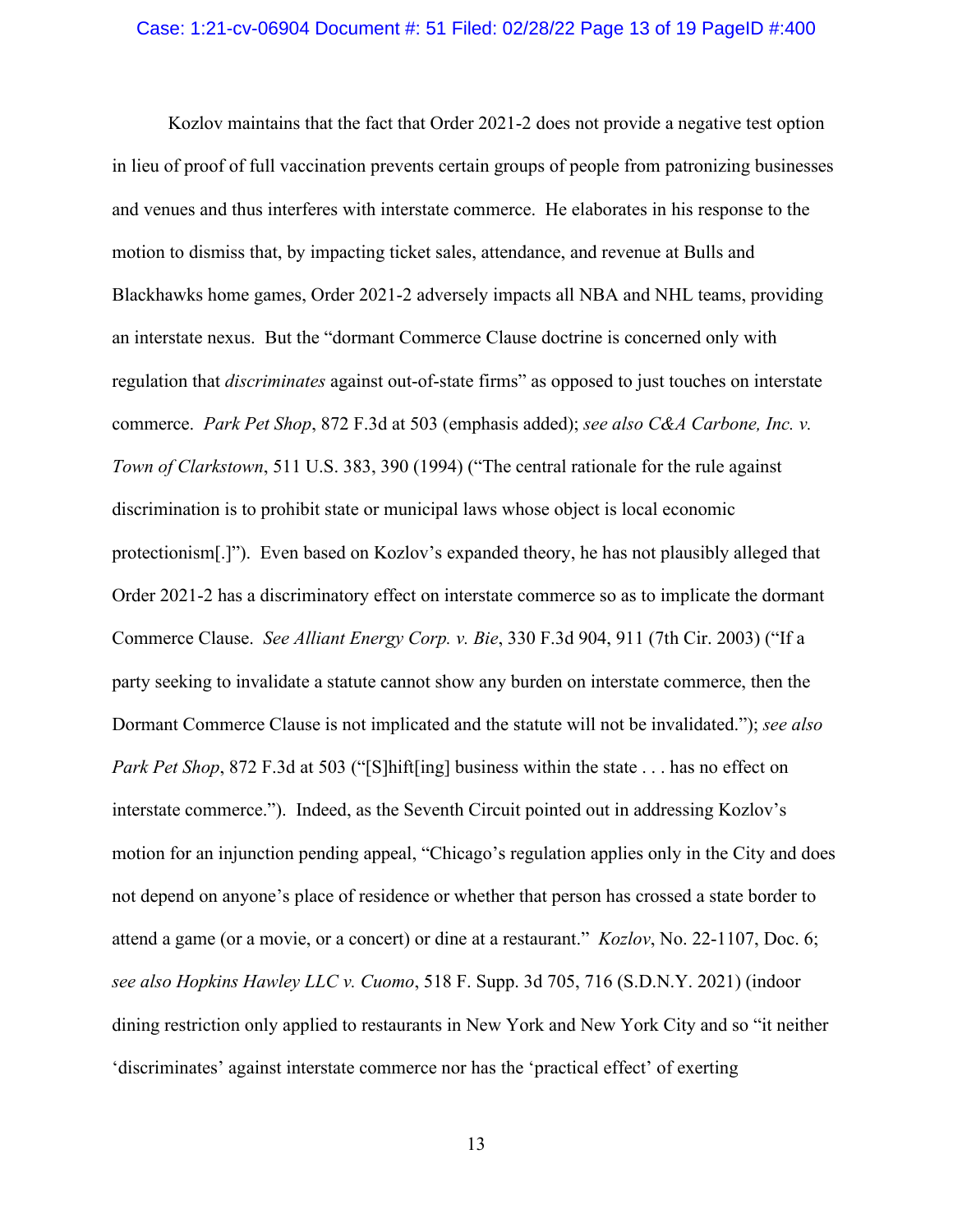#### Case: 1:21-cv-06904 Document #: 51 Filed: 02/28/22 Page 14 of 19 PageID #:401

'extraterritorial control' over it" (citations omitted)); *Mich. Rest. & Lodging Ass'n v. Gordon*, 501 F. Supp. 3d 460, 464–65 (W.D. Mich. 2020) (restriction on restaurant dining did not violate dormant Commerce Clause because "it does not close restaurants and bars beyond Michigan's borders," "distinguish between business entities registered in Michigan and business entities registered in another State," and "while closing indoor dining services in Michigan might have an effect on the interstate food service supply industry, that effect applies equally to in-state and out-of-state suppliers"). Thus, because the vaccination requirement does not implicate the dormant Commerce Clause, Kozlov cannot proceed on his Commerce Clause claim.

#### **III. State Law Claims**

#### **A. Tortious Interference with Contract (Count I)**

Because he cannot use his Bulls and Blackhawks tickets in light of Order 2021-2's vaccination requirement, Kozlov claims that Defendants have tortiously interfered with his season ticket agreements. To state a claim for tortious interference with contract under Illinois law, Kozlov must allege (1) the existence of a valid and enforceable contract between himself and another; (2) Defendants' awareness of the contract; (3) Defendants' intentional and unjustified inducement of a breach of the contract; (4) a breach of the contract, caused by Defendants' conduct; and (5) damages. *HPI Health Care Servs., Inc. v. Mt. Vernon Hosp., Inc.*, 131 Ill. 2d 145, 154–55 (1989).

Kozlov alleges that his purchase of season tickets created a valid contractual relationship between him and the Bulls and Blackhawks, which Order 2021-2 impedes by requiring attendees to provide proof of vaccination. Even assuming that Defendants knew of his specific contract with the Bulls and Blackhawks, nothing suggests that Order 2021-2 causes a breach of that contract. Indeed, Kozlov does not deny that he still has access to his Bulls and Blackhawks tickets and parking pass privileges. And although his contract entitles him to these tickets and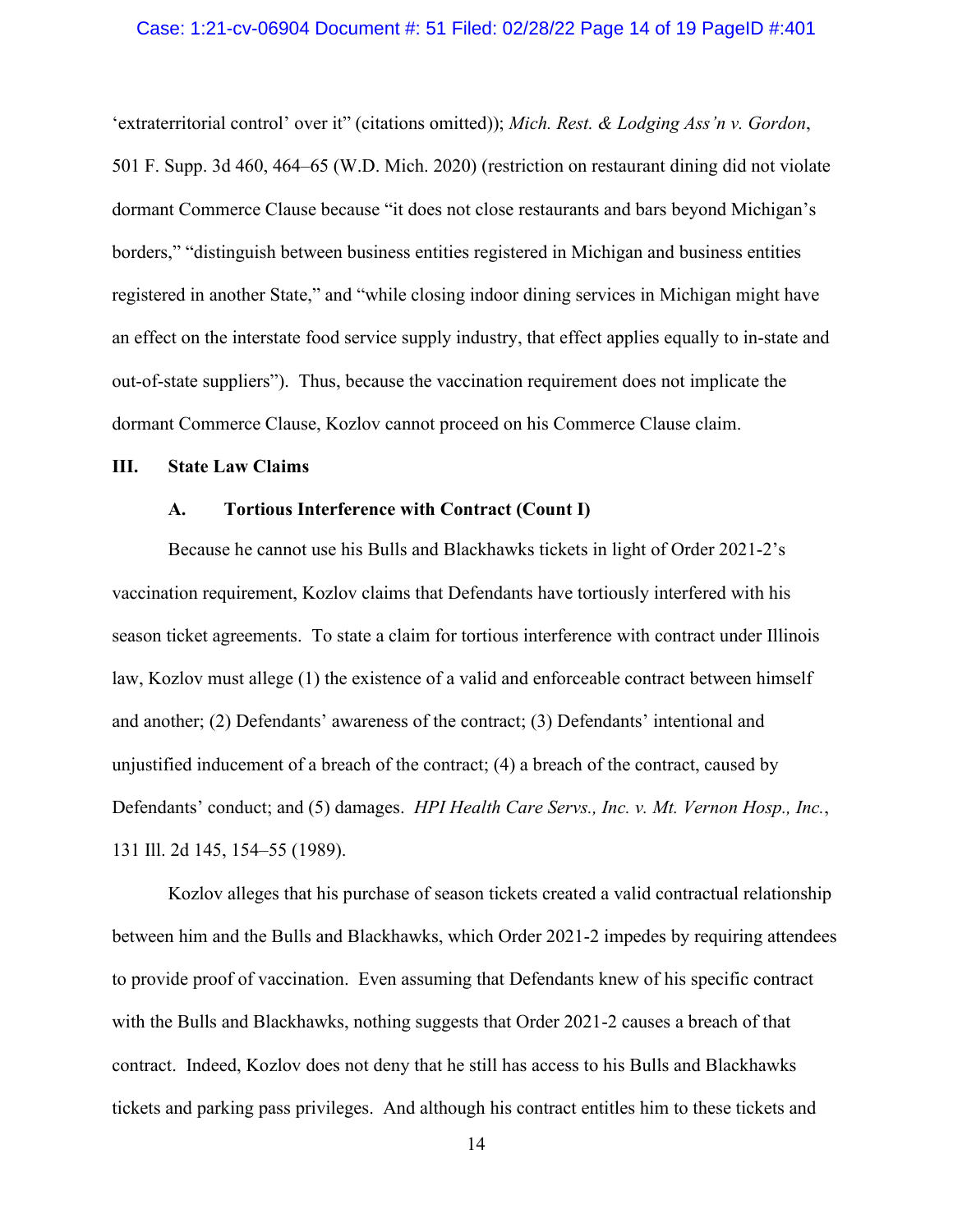### Case: 1:21-cv-06904 Document #: 51 Filed: 02/28/22 Page 15 of 19 PageID #:402

parking pass privileges, it does not entitle him to attendance at the games. Instead, it gives him the ability to do what he would like with the tickets. If Kozlov chooses not to comply with the vaccination requirement for attendance, he may resell the tickets to others who have no issues with the vaccination requirement.

Further, Kozlov has not alleged how Defendants have intentionally and unjustifiably induced a breach of contract. As previously discussed, Defendants have instituted the vaccination requirement for purposes of public health and safety, which the City has the authority to do under its police powers. *See City of Evanston v. Create, Inc.*, 85 Ill. 2d 101, 114– 15 (1981) (holding that the State and its municipalities have "always had the right under police powers to impose conditions on private contractors as long as it was necessary for the public good," with "[t]he right of a private party to contract in regard to his property . . . subordinate to the overriding needs to protect the interests of the public at large"). Therefore, Kozlov has not alleged the required elements of a tortious interference with contract claim, requiring dismissal of that claim.

#### **B. Tortious Interference with Prospective Business Expectancy (Count II)**

Kozlov also argues that Order 2021-2 tortiously interferes with his ability to resell his season tickets. To state a claim for tortious interference with a prospective business expectancy, Kozlov must allege: (1) he had a reasonable expectation of entering a valid business relationship, (2) Defendants knew of that expectation, (3) Defendants purposefully interfered to prevent Kozlov's legitimate expectation from becoming a valid business relationship, and (4) damages resulted from Defendants' interference. *Atanus v. Am. Airlines, Inc.*, 403 Ill. App. 3d 549, 554 (2010).

Kozlov premises this claim on an alleged expectation of reselling his Bulls and Blackhawks tickets, which he claims Defendants have impaired by limiting the people interested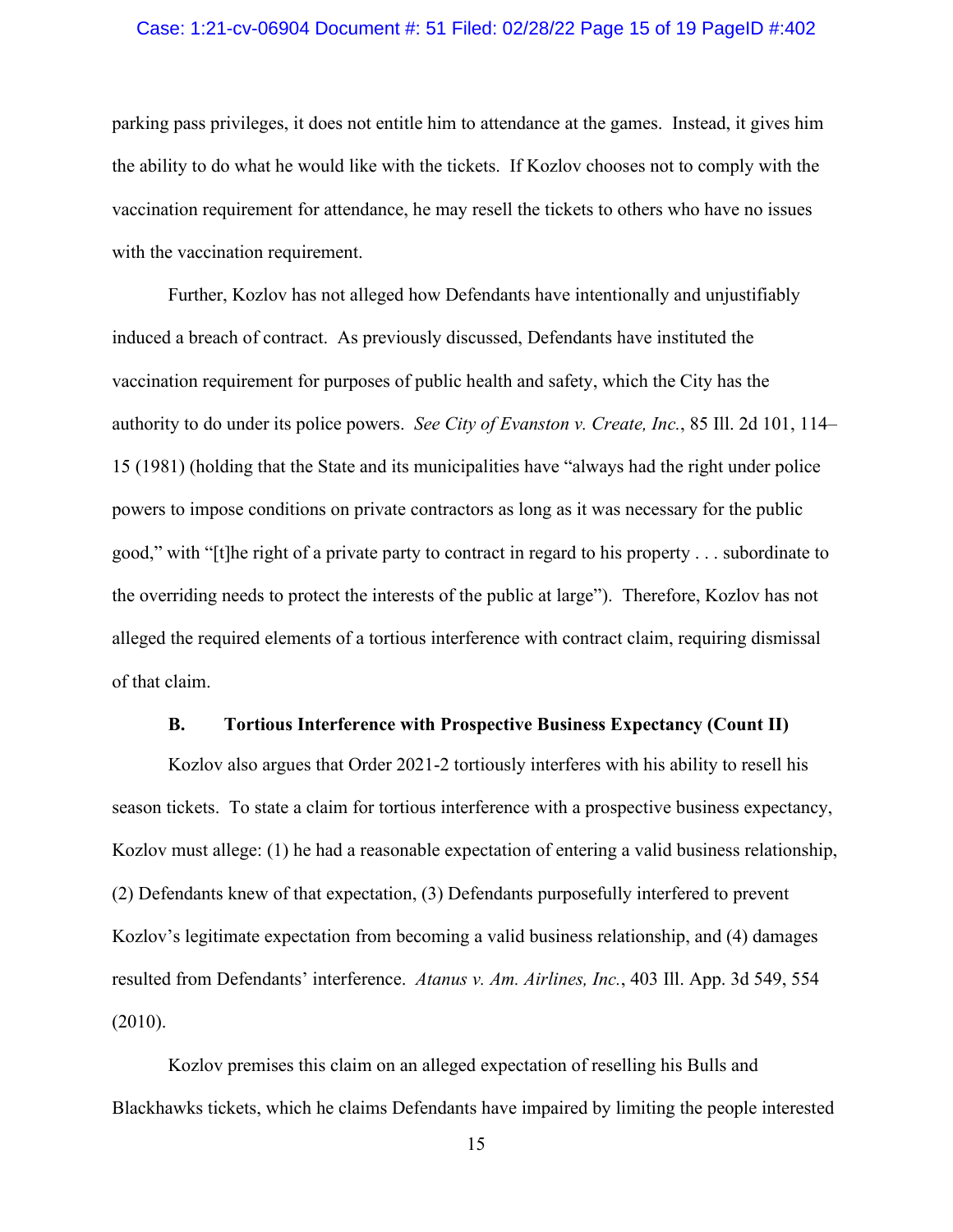#### Case: 1:21-cv-06904 Document #: 51 Filed: 02/28/22 Page 16 of 19 PageID #:403

in buying tickets on the resale market. But, as discussed above, Order 2021-2 does not interfere with this expectation. Although Order 2021-2 may have decreased the market size, Kozlov still has the right and ability to sell those tickets. Further, Kozlov has not provided more than conclusory allegations of his expectation of conducting business with any specific third parties, Defendants' knowledge of that expectation, or any actions they took specifically directed at those third parties. *See Ammons v. Dart*, No. 13 C 8817, 2015 WL 1740086, at \*4 (N.D. Ill. Apr. 13, 2015) ("[A] plaintiff states a cause of action only if he alleges a business expectancy with a specific third party as well as action by the defendant directed towards that third party." (citation omitted)); *Frain Grp., Inc. v. Steve's Frozen Chillers*, No. 14 C 7097, 2015 WL 1186131, at \*4 (N.D. Ill. Mar. 10, 2015) (dismissing tortious interference claim where plaintiff failed to identify current or prospective customers, or offer any other allegations supporting his reasonable expectation of new business). Finally, given the City's regulatory powers to protect public health and safety, Kozlov again cannot allege that he had any *legitimate* expectation of selling tickets without restrictions such as those imposed by Order 2021-2. *See Create, Inc.*, 85 Ill. 2d at 114–15. Therefore, like his other tortious interference claim, this claim fails as well.

### **C. Unjust Enrichment (Count III)**

Next, Kozlov claims that Defendants are unjustly enriched by their receipt of tax revenues from the Bulls and Blackhawks season tickets he purchased but cannot use because of the vaccination requirement. To state an unjust enrichment claim, Kozlov must allege that Defendants have "unjustly retained a benefit to [Kozlov's] detriment, and that [Defendants'] retention of the benefit violates the fundamental principles of justice, equity, and good conscience." *HPI Health Care Servs.*, 131 Ill. 2d at 160. "A cause of action based upon unjust enrichment does not require fault or illegality on the part of defendants; the essence of the cause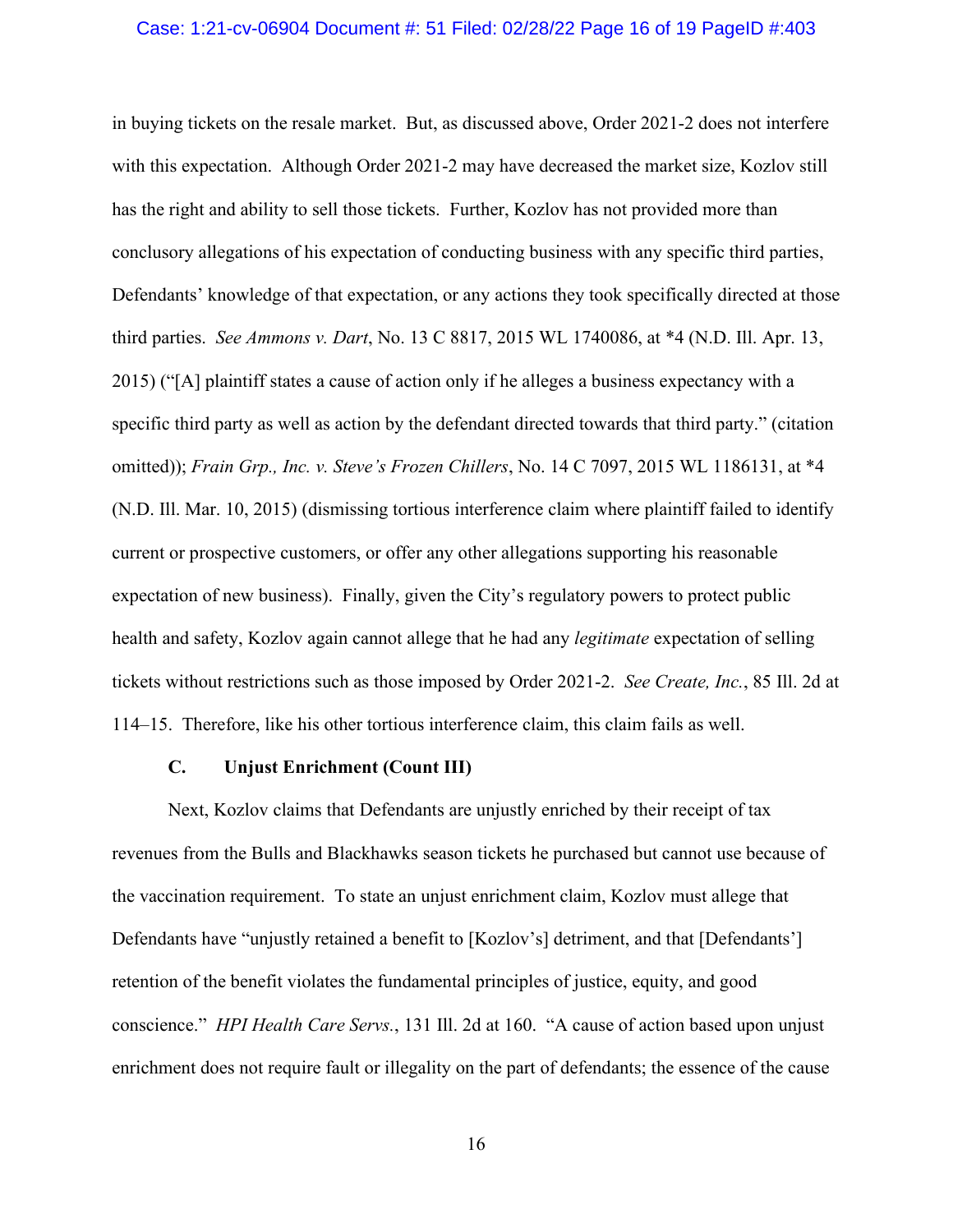#### Case: 1:21-cv-06904 Document #: 51 Filed: 02/28/22 Page 17 of 19 PageID #:404

of action is that one party is enriched, and it would be unjust for that party to retain the enrichment." *Stathis v. Geldermann, Inc.*, 295 Ill. App. 3d 844, 864 (1998).

Here, again, Kozlov's claim fails because Defendants have not cancelled all games played at the United Center while retaining the City-imposed taxes he paid in connection with purchasing his tickets. Kozlov could use his tickets if he complies with Order 2021-2's vaccination requirement, and he retains the right to resell them if he chooses not to use them himself. That he decides not to do so does not create an unjust enrichment claim.

#### **D. Violation of Article VII, Section 6 of the Illinois Constitution (Count IV)**

Finally, Kozlov claims that Order 2021-2 violates the Illinois Constitution. Article VII, Section 6(a) of the Illinois Constitution allows home rule units, such as the City, the right to "exercise any power and perform any function pertaining to its government and affairs including, but not limited to, the power to regulate for the protection of the public health, safety, morals and welfare; to license; to tax; and to incur debt." But "home rule units may not extend their home rule powers, such as the taxing power, beyond their borders unless expressly authorized by the General Assembly." *Hertz Corp. v. City of Chicago*, 2017 IL 119945, ¶ 14. "[T]he constitutional provisions and the statutes reflect an intention to minimize limitations on home rule powers, and, due to the constitutional design, courts should apply 'judicial interpretation of unexpressed legislative inaction' to limit home rule powers only in the '*clearest cases*,' wherein local ordinances interfere with 'vital' state policy." *Souza v. City of W. Chicago*, 2021 IL App (2d) 200047, ¶ 51 (quoting *Palm v. 2800 Lake Shore Dr. Condo. Ass'n*, 2013 IL 110505, ¶ 34).

Kozlov argues that Order 2021-2 violates the City's home rule authority because not all attendees of Bulls and Blackhawks games, or other indoor events to which Order 2021-2 applies, are City residents. But the residence of attendees does not matter: "the question of whether a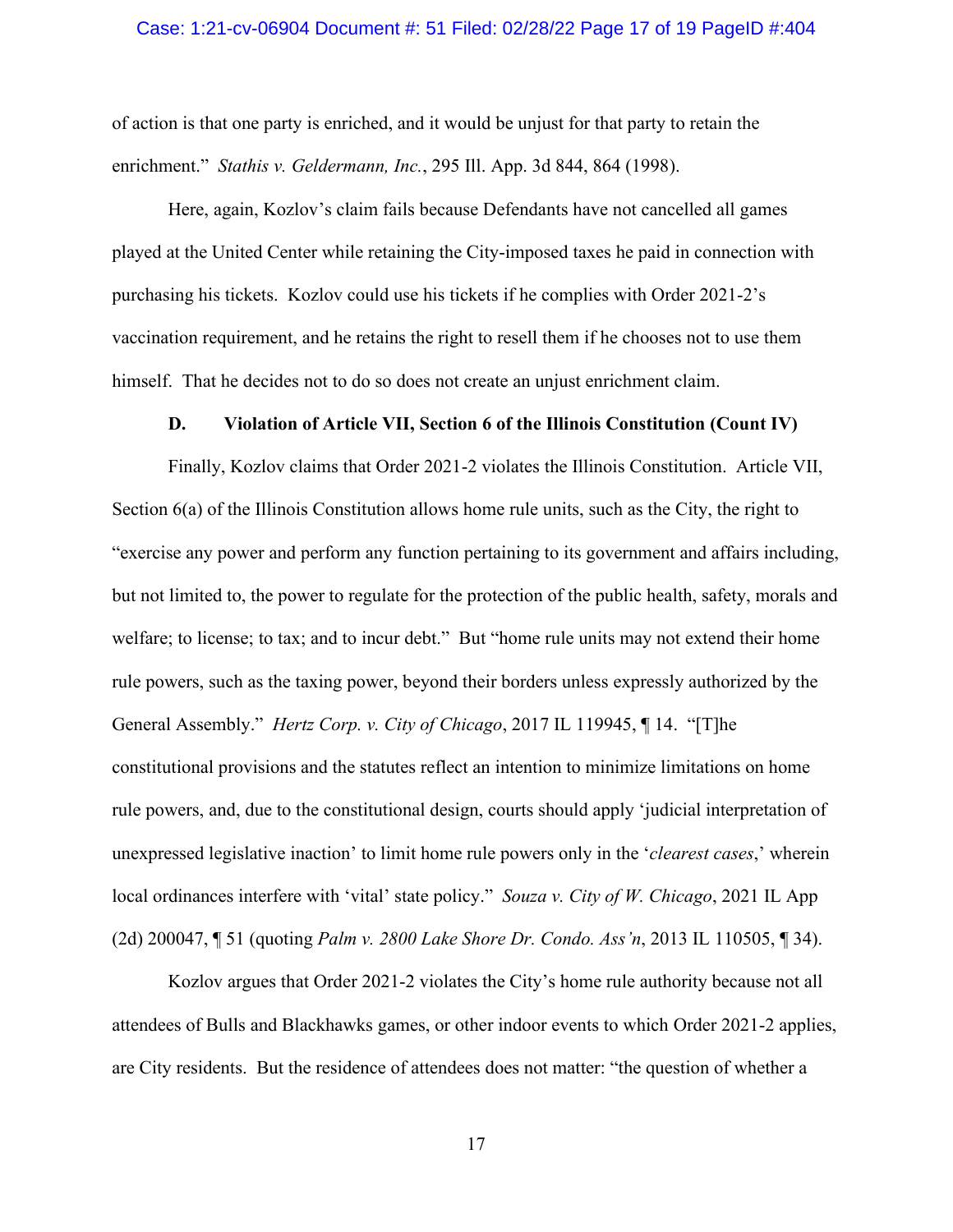#### Case: 1:21-cv-06904 Document #: 51 Filed: 02/28/22 Page 18 of 19 PageID #:405

home rule enactment has extraterritorial effects is answered by focusing on the subject being controlled." *Create, Inc.*, 85 Ill. 2d at 116. Order 2021-2 only affects covered locations in the City and individuals who seek to patronize such locations within City boundaries and does not seek to regulate property outside of its borders. *Id.* Therefore, Order 2021-2 does not have extraterritorial effect and does not violate the City's home rule authority. *See Labell v. City of Chicago*, 2019 IL App (1st) 181379, ¶ 31 (no extraterritorial effect where "[t]he amusement tax ordinance taxes only those patrons who view or participate in an amusement within Chicago"); *Forsberg v. City of Chicago*, 151 Ill. App. 3d 354, 361 (1986) ("A local unit of government is not exercising its taxing powers extraterritorially when it collects a tax from persons located outside the boundaries of the local unit, but who do business within those boundaries. . . . The tax is not extraterritorial where it is imposed on persons who may reside outside of Chicago, but who enter Chicago harbors, use Chicago facilities and pay mooring or docking fees in Chicago.").

## **IV. Dismissal With Prejudice**

Having found that Kozlov has not sufficiently pleaded any of his claims, the Court must determine whether to dismiss his complaint with or without prejudice. Although courts typically grant leave to amend liberally, the Court may divert from this general rule where amendment would be futile. *See Runnion ex rel. Runnion v. Girl Scouts of Greater Chicago & Nw. Ind.*, 786 F.3d 510, 520 (7th Cir. 2015) (court may dismiss complaint with prejudice "[w]here it is clear that the defect cannot be corrected so that amendment is futile"); *Vargas-Harrison v. Racine Unified Sch. Dist.*, 272 F.3d 964, 974 (7th Cir. 2001) (leave to amend is futile if a new claim would be unable to survive a Rule 12(b)(6) motion to dismiss). Here, providing Kozlov with the opportunity to amend his complaint would be futile because he cannot correct the defects the